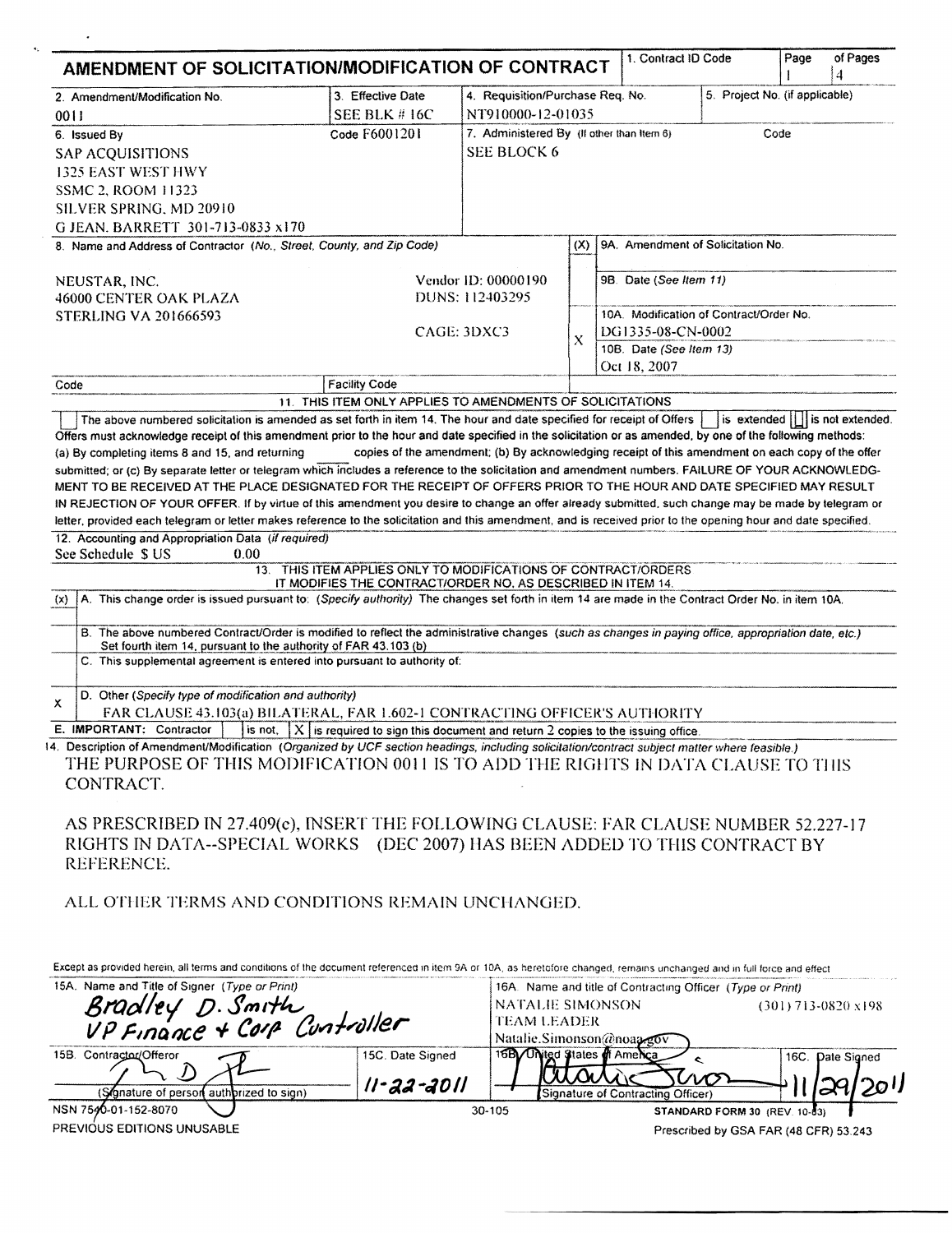| <b>SCHEDULE</b> |                                                                                                                                                                                 |              |      |            |        |  |  |  |  |
|-----------------|---------------------------------------------------------------------------------------------------------------------------------------------------------------------------------|--------------|------|------------|--------|--|--|--|--|
| Item No.        | Supplies/Services                                                                                                                                                               | Quantity     | Unit | Unit Price | Amount |  |  |  |  |
| 0001            | <b>BASE PERIOD</b><br>Perform the services required by the SOW<br>Period of Performance: Base 3 year period plus 2<br>option years (5 years), beginning on October 26,<br>2007. | $\mathbf{1}$ | EA   | 0.01       | 0.01   |  |  |  |  |
|                 | Accounting and Appropriation Data:<br>61.08.1050012.100.0012.010101000.08000000000<br>00000.25990000.000000<br><b>US\$ 0.01</b>                                                 |              |      |            |        |  |  |  |  |
| 0002            | OPTION PERIOD ONE<br>Perform the services required by the SOW.<br>Option year One. Period of Performance: 365 days,<br>begning the day after the base period expires.           | $\mathbf{I}$ | EA   | 0.00       | 0.00   |  |  |  |  |
|                 | Accounting and Appropriation Data:<br>61.08.1050012.100.0012.010101000.08000000000<br>00000.25990000.000000                                                                     |              |      |            |        |  |  |  |  |
|                 |                                                                                                                                                                                 |              |      |            |        |  |  |  |  |
|                 |                                                                                                                                                                                 |              |      |            |        |  |  |  |  |
|                 |                                                                                                                                                                                 |              |      |            |        |  |  |  |  |
|                 |                                                                                                                                                                                 |              |      |            |        |  |  |  |  |
|                 |                                                                                                                                                                                 |              |      |            |        |  |  |  |  |
|                 |                                                                                                                                                                                 |              |      |            |        |  |  |  |  |
|                 |                                                                                                                                                                                 |              |      |            |        |  |  |  |  |
|                 |                                                                                                                                                                                 |              |      |            |        |  |  |  |  |
|                 |                                                                                                                                                                                 |              |      |            |        |  |  |  |  |
|                 |                                                                                                                                                                                 |              |      |            |        |  |  |  |  |

 $\hat{\mathcal{A}}$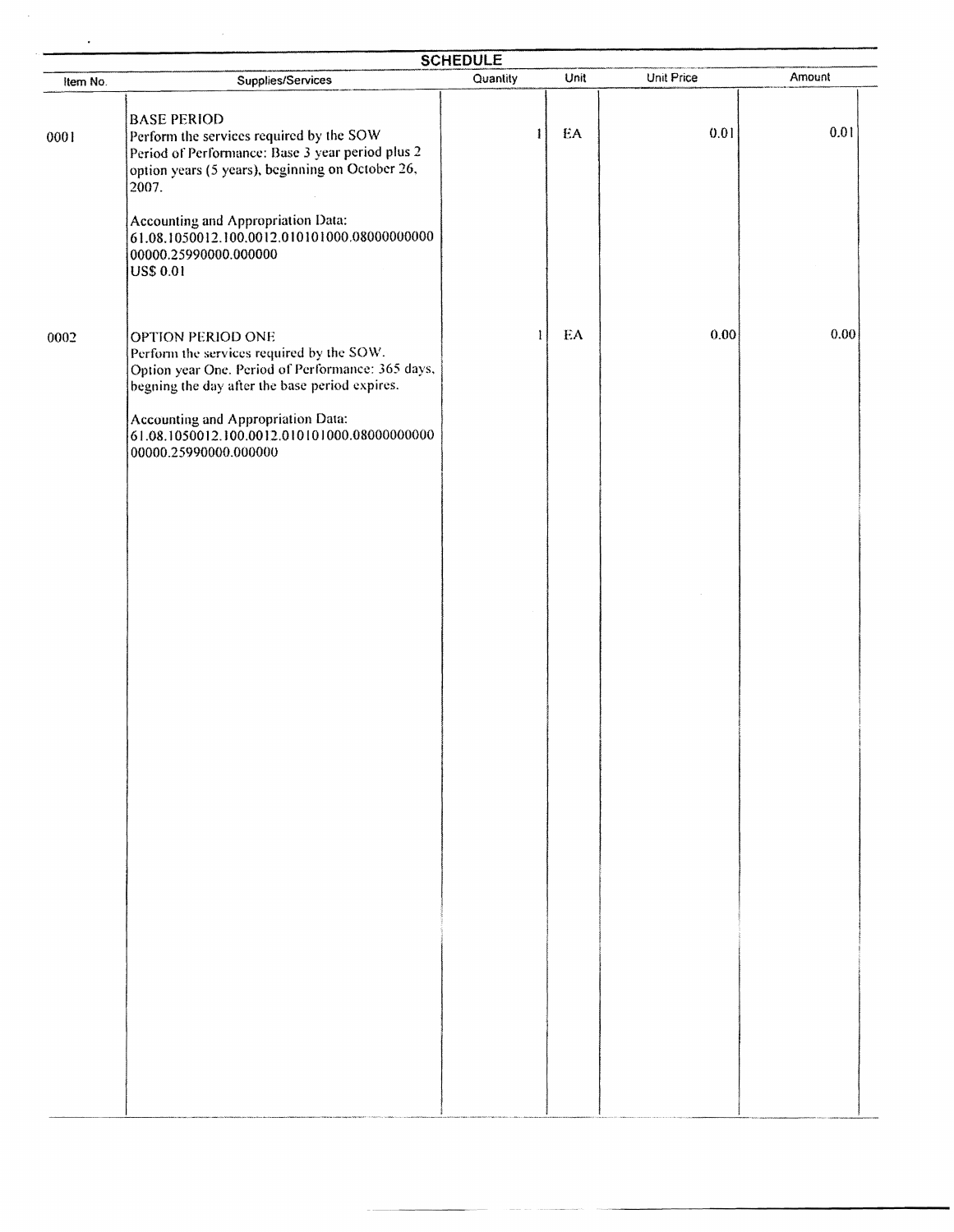TITLE 48 -- FEDERAL ACQUISITION REGULATIONS SYSTEM REVISED AS OF OCTOBER 1, 2010 CHAPTER 1 -- FEDERAL ACQUISITION REGULATION SUBCHAPTER H -- CLAUSES AND FORMS PART 52 -- SOLICITATION PROVISIONS AND CONTRACT CLAUSES SUBPART 52.2 -- TEXTS OF PROVISIONS AND CLAUSES

## 48 CFR 52.227-17

52.227-17 Rights in Data--Special Works.

As prescribed in 27.409(e}, insert the following clause:

RIGHTS IN DATA--SPECIAL WORKS (DEC 2007)

(a) Definitions. As used in this clause-

Data means recorded information, regardless of form or the media on which it may be recorded. The term includes technical data and computer software. The term does not include restricted computer software or information incidental to contract administration, such as financial, administrative, cost or pricing, or management information.

Restricted computer software means computer software developed at private expense and that is a trade secret, is commercial or financial and confidential or privileged, or is copyrighted computer software, including minor modifications of the computer software.

Unlimited rights means the rights of the Government to use, disclose, reproduce, prepare derivative works, distribute copies to the public, and perform publicly and display publicly, in any manner and for any purpose, and to have or permit others to do so.

(b) Allocation of Rights. (1) The Government shall have--

:i) Unlimited rights in all data delivered under this contract, and in all data first produced in the performance of :his contract, except as provided in paragraph (c) of this clause.

:ii) The right to limit assertion of copyright in data first produced in the performance of this contract, and to  $\alpha$ ) btain assignment of copyright in that data, in accordance with paragraph (c)(1) of this clause.

:lii) The right to limit the release and use of certain data in accordance with paragraph (d) of this clause.

 $(2)$  The Contractor shall have, to the extent permission is granted in accordance with paragraph  $(c)(1)$  of this :Iause, the right to assert claim to copyright subsisting in data First produced in the performance of this contract.

:c) Copyright --(1) Data first produced in the performance of this contrae t. (i) The Contractor shall not assert or authorize others to assert any claim to copyright subsisting in any data first produced in the performance of this :ontract without prior written permission of the Contracting Officer. When copyright is asserted, the Contractor shall affix the appropriate copyright notice of 17 U.S.C. 401 or 402 and acknowledgment of Government ;ponsorship (including contract number) to the data when delivered to the Government, as well as when the data are published or deposited for registration as a published work in the U.S. Copyright Office. The Contractor grants )G1335~08·CN-0002 MOD NO. 0011

Page - 3